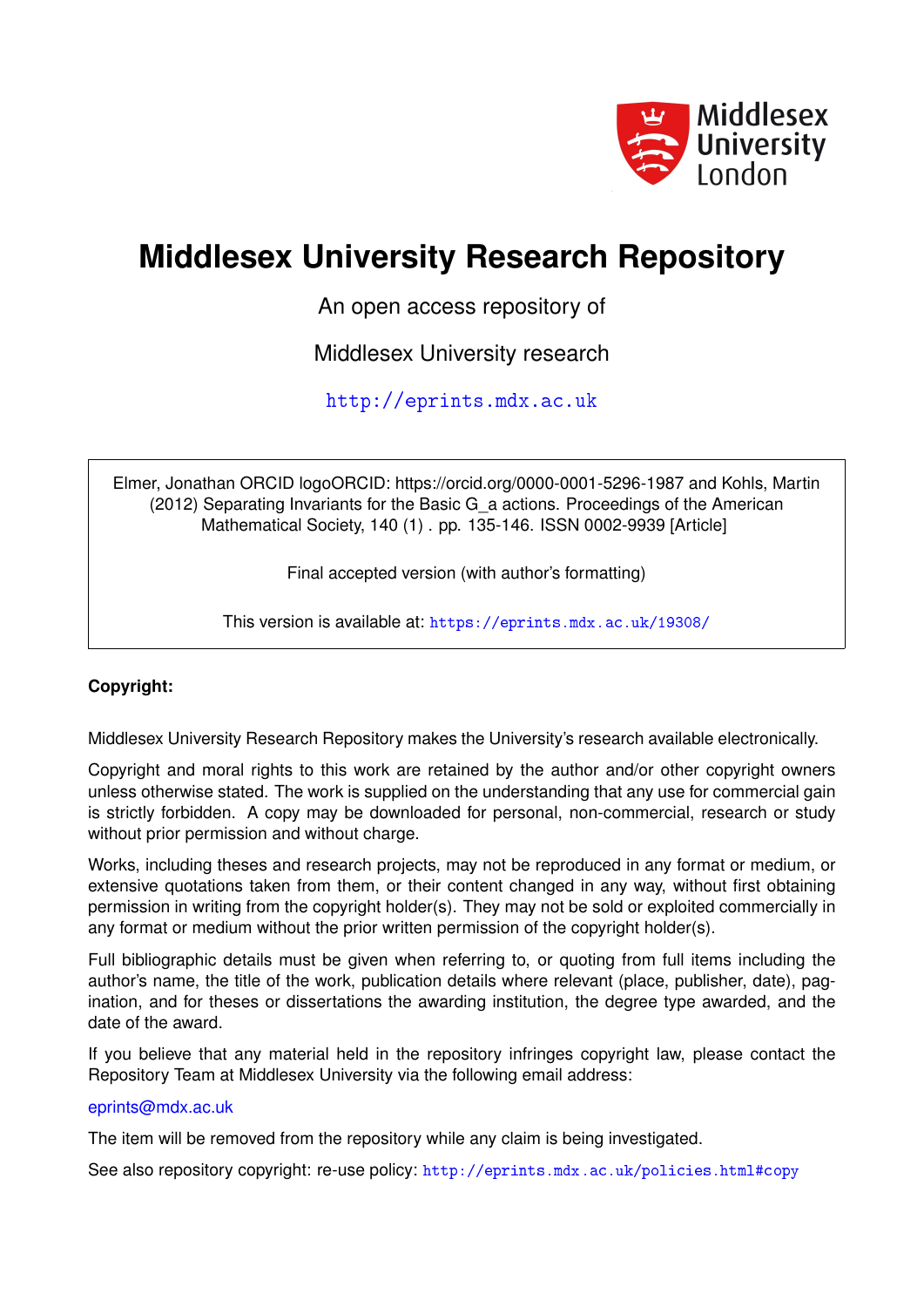## SEPARATING INVARIANTS FOR THE BASIC  $\mathbb{G}_a$ -ACTIONS

JONATHAN ELMER AND MARTIN KOHLS

ABSTRACT. We explicitly construct a finite set of separating invariants for the basic  $\mathbb{G}_a$ -actions. These are the finite dimensional indecomposable rational linear representations of the additive group  $\mathbb{G}_a$  of a field of characteristic zero, and their invariants are the kernel of the Weitzenböck derivation  $D_n = x_0 \frac{\partial}{\partial x_1} + \ldots + x_{n-1} \frac{\partial}{\partial x_n}.$ 

Keywords: Invariant theory, separating invariants, binary forms, locally nilpotent derivations, basic  $\mathbb{G}_a$ -actions, generalized hypergeometric series. AMS Classification: 13A50, 13N15

### 1. INTRODUCTION

A great many mathematical problems are special cases of the following: let K be a field of arbitrary characterstic and let  $G$  be any group. Suppose  $G$  acts on the K-vector space V and that v and w are points of V. Is there a  $g \in G$ satisfying  $qv = w$ ? In other words, are v and w contained in the same G-orbit? Important examples include the case where  $G = GL_n(K)$  acts on the vector space V of  $n \times n$  matrices by conjugation, and the case where  $G = SL_n(K)$  acts on the space  $V$  of binary forms of degree  $n$ . The classical approach to these problems is to construct "invariant polynomials". These are polynomial functions  $f: V \to K$ which satisfy  $f(v) = f(gv)$  for all  $g \in G$  and  $v \in V$ , and so are constant on Gorbits. In fact, one can define an action of  $G$  on the set of polynomial functions K[V] via  $(g \cdot f)(v) := f(g^{-1}v)$  for which the invariant polynomials are the fixed points,  $K[V]$ <sup>C</sup>, and these form a subalgebra of  $K[V]$  called the *algebra of invariants*. Ideally, one would like to find a complete set of algebra generators of  $K[V]$ <sup>G</sup>, then use this set to distinguish as many orbits as possible.

This approach is not without its difficulties. For instance, it is not always possible to distinguish all the orbits using invariant polynomials. As an example, consider once more the case where  $GL_n(K)$  acts on the vector space of  $n \times n$  matrices over a field  $K$  by conjugation. Provided  $K$  is an infinite field, the invariants are generated by the coefficients of the characteristic polynomial [5, Example 2.1.3], but it is well known that a pair of matrices with the same characteristic polynomial are not necessarily conjugate. More problematically, if  $G$  is not reductive then the algebra  $K[V]$ <sup>G</sup> may not even be finitely generated. Even if it is, finding a set of generators can be a very difficult problem. If, however, one is only interested in invariants from the point of view of separating orbits, then finding a complete set of generators is not always necessary. It is perhaps surprising, then, that Derksen and Kemper made the following defininition [5, Definition 2.3.8] as recently as 2002.

**Definition 1.1.** A separating set for the ring of invariants  $K[V]$ <sup>G</sup> is a subset  $S \subseteq K[V]^G$  with the following property: given  $v, w \in V$ , if there exists an invariant f satisfying  $f(v) \neq f(w)$ , then there also exists  $s \in S$  satisfying  $s(v) \neq s(w)$ .

There are many instances in which separating sets can be seen to have "nicer" properties than generating sets. For example, it is well known that if  $G$  is finite and

Date: May 25, 2011.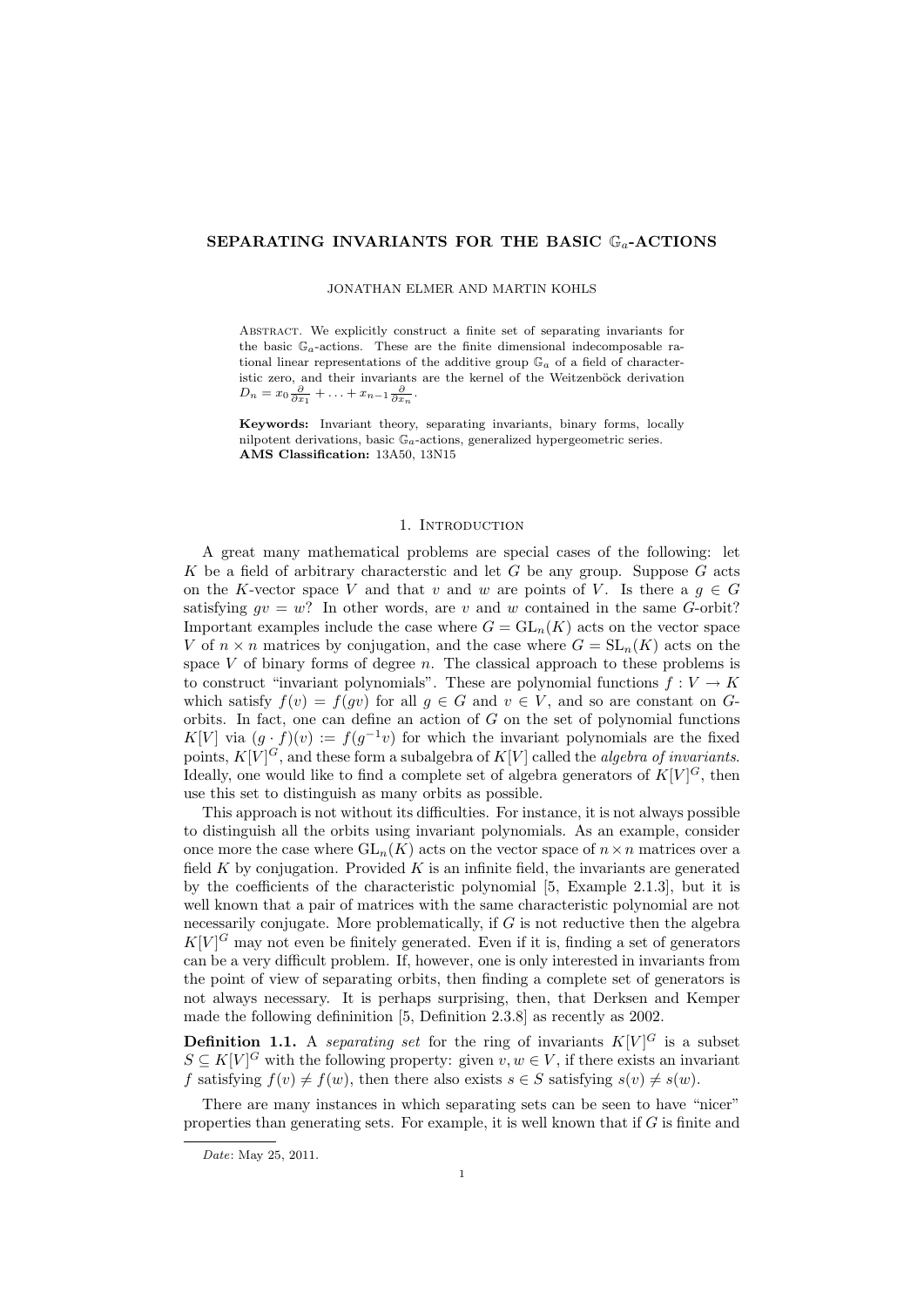the characteristic of K does not divide |G|, then  $K[V]$ <sup>G</sup> is generated by elements of degree  $\leq |G|$ , see [10, 11], but this is not necessarily true in the modular case (i.e. when the characteristic of K divides  $|G|$ ). On the other hand, the analogue for separating invariants holds in arbitary characteristic [5, Theorem 3.9.13]. Meanwhile, even if  $K[V]$ <sup>G</sup> is not finitely generated, it is guaranteed to contain a finite separating set [5, Theorem 2.3.15]. The existence proof is non-constructive, which raises the question how to actually construct separating sets. Kemper [15] gives an algorithm for reductive groups, but using Gröbner bases it is only effective for "small" cases. An example of a finite separating set for a non finitely generated invariant ring is given in [8]. For finite groups, a separating set can always be obtained as the coefficients of a rather large polynomial [5, Theorem 3.9.13]. With refined methods, "nicer" separating sets have been obtained for several classes of finite groups and representations, see for example [20]. This paper goes in the same direction: for the basic actions of the additive group in characteristic zero, we present a rather small separating set. See also  $[6, 7, 9, 16]$  for a small selection of other recent publications in the area.

From this point onwards, k denotes a field of characterstic zero. In this article we will concentrate on linear actions of the additive group  $\mathbb{G}_a$  of the ground field k. The finite dimensional indecomposable rational linear representations of  $\mathbb{G}_a$  are called the basic  $\mathbb{G}_a$ -actions. There is one such action in each dimension, and these are described below:

**Definition 1.2.** Let  $X_n := \langle x_0, \ldots, x_n \rangle$  be a vector space of dimension  $n + 1$ . Then  $\mathbb{G}_a$  is said to act *basically* on  $X_n$  (with respect to the given basis) if the action of  $\mathbb{G}_a$  on  $X_n$  is given by the formula

$$
a * x_i = \sum_{j=0}^{i} \frac{a^j}{j!} x_{i-j}
$$
, for all  $a \in \mathbb{G}_a$ ,  $i = 0, ..., n$ .

Note the isomorphisms  $X_n \cong X_n^* \cong S^n(X_1)$  for all n, where  $S^n$  denotes the nth symmetric power. Let  $\{x_0, x_1, \ldots, x_n\}$  be the set of coordinate functions on a  $n+1$  dimensional vector space  $V_n$ , so we consider  $X_n = V_n^*$ . As k is infinite,  $\mathbb{K}[V_n]$ can be viewed as the polynomial ring  $R_n := S(X_n) = \mathbb{k}[x_0, x_1, \ldots, x_n]$ . If  $\mathbb{G}_a$  acts basically on  $X_n$ , one can then check that the induced action of  $\mathbb{G}_a$  on  $R_n$  is given by the formula

$$
a * f = \exp(aD_n)f
$$
 for all  $a \in \mathbb{G}_a$ ,  $f \in R_n$ ,

where  $D_n$  is the Weitzenböck derivation

$$
D_n := x_0 \frac{\partial}{\partial x_1} + \ldots + x_{n-1} \frac{\partial}{\partial x_n} \quad \text{on } R_n.
$$

Furthermore, the algebra of invariants  $\mathbb{k}[V_n]^{\mathbb{G}_a}$  is precisely the kernel of  $D_n$ . We denote this by  $A_n$ . The algebras  $A_n$  have been objects of intensive study for well over a hundred years, owing to their connection with the classical invariants and covariants of binary forms. While they are known to be finitely generated by the Maurer-Weitzenböck Theorem  $[24]$ , the number of generators appears to increase rapidly with dimension, and explicit generating sets are (reliably!) known only for  $n \leq 7$  (see also the table in section 2). In this article, we shall instead construct explicit separating sets for all values of n.

This article is organised as follows: in Section 2 we state our main results, and explain briefly the connection between the algebras  $A_n$  and the covariants of binary forms. In Section 3 we prove a crucial lemma on the radical of the Hilbert ideal of  $A_n$  which may be of independent interest. Section 4 contains the main body of the proof of our result, while Section 5 is devoted to the proof of a technical lemma which is required in order to construct a separating set for  $A_n$  when  $n \equiv 0 \mod 4$ .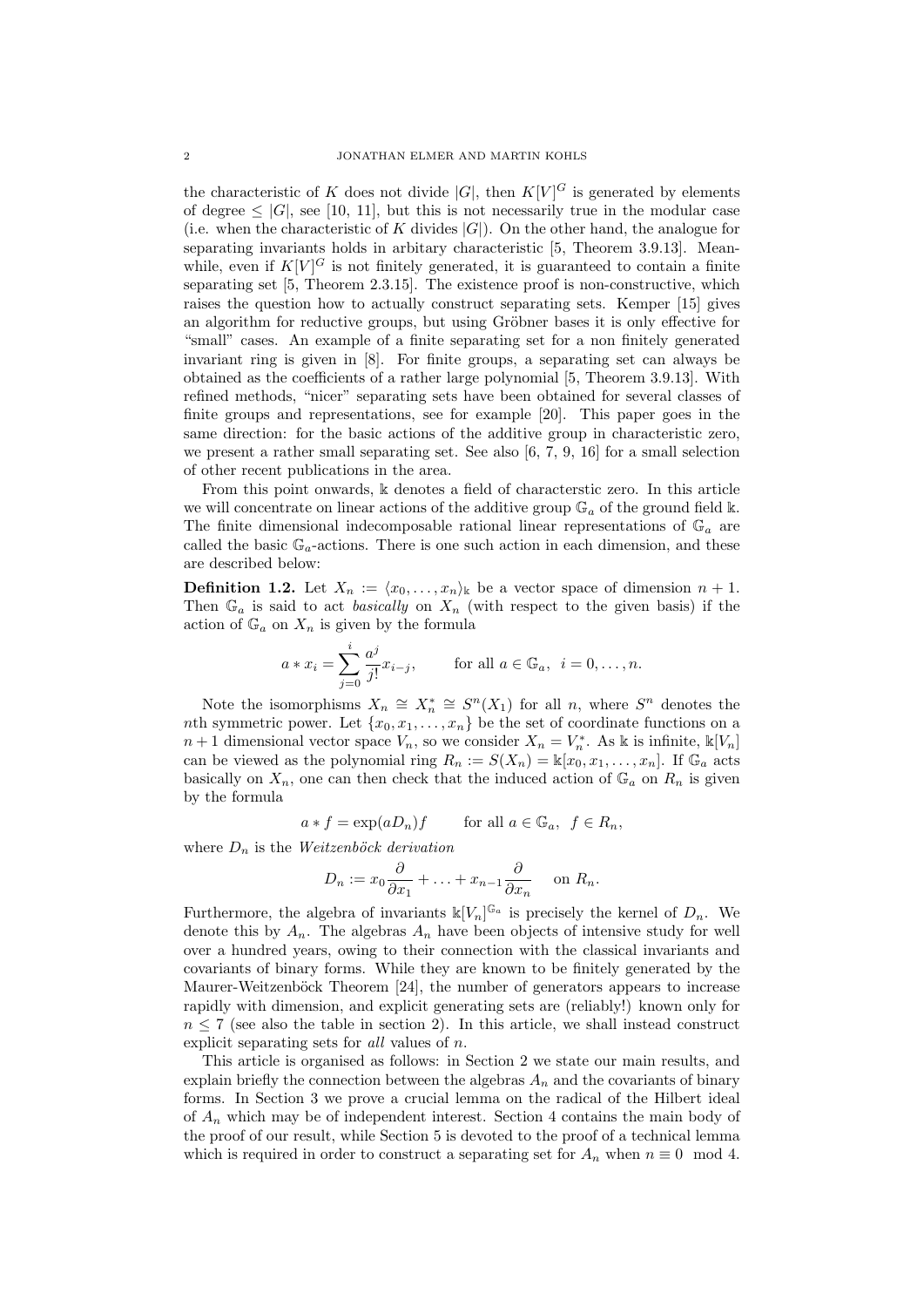#### 2. Background and statement of results

Let  $U_n$  denote the k-vector space of binary forms of degree n, which are homogeneous polynomials of the form  $\sum_{i=0}^{n} a_i X^i Y^{n-i}$  in the variables X and Y,  $a_i \in \mathbb{k}$ . This is a vector space of dimension  $n + 1$  with basis the set of monomials in X and Y of degree n. The natural action of the group  $G := SL_2(\mathbb{k})$  on a two dimensional vector space with basis  $\{X, Y\}$  induces an action of G on the vector space  $U_n$ . Classically speaking, an invariant is a polynomial in the coefficients  $a_i$  which is unchanged under the action of  $G$  - in modern notation, an element of  $\mathbb{k}[U_n]^G$ . Note that the additive group  $\mathbb{G}_a$  is embedded in G as the subgroup of matrices of the form  $\begin{pmatrix} 1 & * \\ 0 & 1 \end{pmatrix}$ , and the subgroup  $\mathbb{G}_a$  acts basically on  $U_n$  (with respect to the basis  $\{\frac{1}{k!}X^{n-k}Y^k : k = 0, \ldots, n\}$ . The pioneers of invariant theory also studied "covariants", which are polynomials in both the coefficients  $a_i$  and the variables X and Y themselves which are fixed under the action of G. In modern notation, the algebra of covariants is  $\mathbb{K}[U_n \oplus U_1^*]^G$ . There is, in fact, an even stronger connection between covariants and the basic actions of  $\mathbb{G}_a$ : the algebras  $\Bbbk[U_n \stackrel{\sim}{\oplus} U_1^*]^G$  and  $\Bbbk[U_n]^{\mathbb{G}_a}$  are actually isomorphic. Let us identify the algebra  $\mathbb{K}[U_n \oplus U_1^*]$  with the polynomial ring  $\mathbb{K}[a_0, a_1, \ldots, a_n, X, Y]$  (we abuse notation by using the same letters  $a_i$  for coordinates and coordinate functions). Define a mapping  $\Phi: \Bbbk[U_n \oplus U_1^*]^G \to \Bbbk[U_n]^{\mathbb{G}_a}$ by

(1) 
$$
\Phi(f(a_0, a_1, a_2, \dots, a_n, X, Y)) := f(a_0, a_1, a_2, \dots, a_n, 0, 1).
$$

The theorem of Roberts [19] states that  $\Phi$  is an isomorphism. In classical invariant theory one often studies the basic actions of  $\mathbb{G}_a$  in order to get a handle on the covariants of binary forms using Roberts' isomorphism. One word of caution is needed at the point. While [16, Proposition 1] implies that a separating set for  $\Bbbk[U_n \oplus U_1^*]^{\mathrm{SL}_2(\mathbb{k})}$  must be mapped under  $\Phi$  to a separating set for  $\Bbbk[U_n]^{\mathbb{G}_a}$ , the converse is not necessarily true, so the separating sets we construct in this paper most likely do not lift to give separating sets for the covariants of binary forms (cf. [16, Remark 3]).

However, we owe the following observation to the anonymous referee: Roberts' isomorphism induces a bijection between the  $SL_2(\mathbb{k})$  orbits in  $U_n \times (U_1^* \setminus \{0\})$  and the  $\mathbb{G}_a$  orbits in  $U_n$ . In fact, for  $(u,(x,y)) \in U_n \times (U_1^* \setminus \{0\})$  choose  $\sigma \in SL_2(\mathbb{K})$  with  $\sigma(x, y) = (0, 1)$ . Then the orbit  $SL_2(\mathbb{k}) \cdot (u, (x, y))$  corresponds to  $\mathbb{G}_a \cdot \sigma(u)$ . Now, if for a separating set  $S \subseteq \Bbbk[U_n]^{\mathbb{G}_a}$  and  $v, w \in U_n \times (U_1^* \setminus \{0\})$  we have  $f(v) = f(w)$ for all  $f \in \Phi^{-1}(S)$ , then  $f(v) = f(w)$  for all  $f \in \mathbb{k}[U_n \oplus U_1^*]^{\text{SL}_2(\mathbb{k})}$ . In other words,  $\Phi^{-1}(S)$  separates *outside*  $U_n \times \{0\} \subseteq U_n \oplus U_1^*$ .

We now state our main results. For any real number x, the symbol  $[x]$  denotes the largest integer less than or equal to  $x$ . We begin by definining some important invariants, namely

(2) 
$$
f_m := \sum_{k=0}^{m-1} (-1)^k x_k x_{2m-k} + \frac{1}{2} (-1)^m x_m^2 \in \text{ker } D_n \quad \text{for } m = 1, ..., \lfloor \frac{n}{2} \rfloor
$$

and  $f_0 := x_0$ . Note that these elements are semitransvectants, see Section 5. Further, we define the elements

$$
(3) \quad s_m := \sum_{k=0}^{m} (-1)^k \frac{2m+1-2k}{2} x_k x_{2m+1-k} \in R_n \quad \text{for } m = 1, \dots, \lceil \frac{n-1}{2} \rceil
$$

and  $s_0 := x_1$ , which satisfy

$$
D_n s_m = f_m
$$
 for  $m = 0, ..., \lfloor \frac{n-1}{2} \rfloor$ ,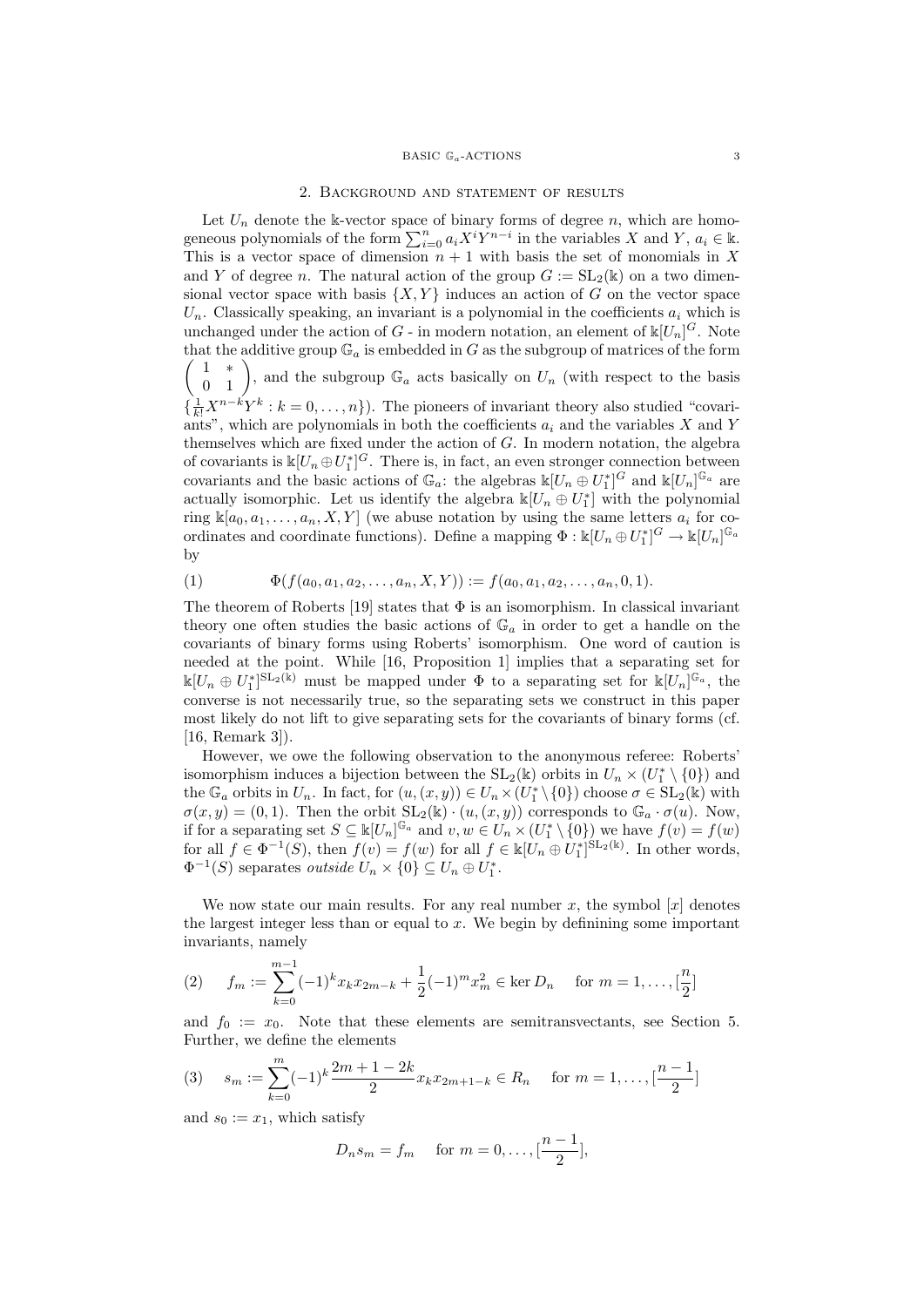and in particular  $D_n s_m \in A_n \setminus \{0\}$ . Elements with this property are called *local* slices.

For any  $a \in R_n \setminus \{0\}$ , let  $\nu(a)$  denote the nilpotency index  $\nu(a) := \min\{m \in \mathbb{N} :$  $D_n^{m+1}(a) = 0$ , and  $\nu(0) := -\infty$ . If  $s \in R_n$  is a local slice, then for any  $a \in R_n$  we define

$$
\epsilon_s(a) := (\exp(tD_n)a)|_{t:=-s/D_ns} \cdot (D_ns)^{\nu(a)}
$$
  
= 
$$
\sum_{k=0}^{\nu(a)} \frac{(-1)^k}{k!} (D_n^k a) s^k (D_n s)^{\nu(a)-k} \in A_n.
$$

By the Slice Theorem [12, Corollary 1.22], we have

$$
A_n \subseteq \mathbb{k}[\epsilon_s(x_0), \ldots, \epsilon_s(x_n)]_{D_n s}.
$$

When  $s = x_1$  and so  $D_n s = x_0$ , this is the first stage in Lin Tan's (and van den Essen's) algorithm for producing a generating set for  $A_n$  [22, 23].

**Theorem 2.1.** Given n, we define a set  $E_n$  consisting of the following elements:

$$
f_0, f_1, \ldots, f_{\left[\frac{n}{2}\right]},
$$
  
\n
$$
\epsilon_{s_0}(x_2), \ldots, \epsilon_{s_0}(x_n),
$$
  
\n
$$
\epsilon_{s_1}(x_1), \ldots, \epsilon_{s_1}(x_n),
$$
  
\n
$$
\epsilon_{s_2}(x_2), \ldots, \epsilon_{s_2}(x_n),
$$
  
\n
$$
\epsilon_{s_3}(x_3), \ldots, \epsilon_{s_3}(x_n),
$$
  
\n
$$
\vdots
$$

$$
\epsilon_{s_{\lfloor\frac{n-1}{2}\rfloor}}(x_{\lfloor\frac{n-1}{2}\rfloor}),\ldots,\epsilon_{s_{\lfloor\frac{n-1}{2}\rfloor}}(x_n).
$$

If  $n \equiv 0 \mod 4$  we also append to  $E_n$  an extra invariant w which is defined in Lemma 5.4. Then the set  $E_n$  is a separating set for  $A_n$ .

Note that  $\epsilon_{s_0}(x_0) = f_0$  and  $\epsilon_{s_0}(x_1) = 0$ . The size of this separating set is about  $\frac{3}{8}n^2$ . The following table shows its exact size for some values of n. The lower line gives the size  $c_n$  of a minimal generating set for  $A_n$ , see Olver [17, p. 40]. Olver says this list can not be trusted for  $n \geq 7$ . For  $c_7$ , we use Bedratyuk's value  $c_7 = 147$ [2], while in Olver's list values  $c_7 = 124$  or  $c_7 = 130$  are offered, depending on the source. We also want to remark that for  $n \geq 5$ , we could save 5 elements by replacing the 10 elements of  $E_4 \setminus \{w\}$  appearing in  $E_n$  by the 5 generators of  $A_4$ . (For  $n = 4$  we could save 6 elements). Note that generators for  $n \leq 7$  are listed explicitly in [3, 2].

|                                                                  |  |  | n   4   5   6   7   8   9   10   11   12   13   14   15   16   17   18   19   20 |  |  |  |  |  |  |
|------------------------------------------------------------------|--|--|----------------------------------------------------------------------------------|--|--|--|--|--|--|
| $ E_n $ 11 16 20 28 34 43 49 61 69 82 90 106 116 133 143 163 175 |  |  |                                                                                  |  |  |  |  |  |  |
|                                                                  |  |  |                                                                                  |  |  |  |  |  |  |

It is also worth noting that our separating set consists of invariants whose degree is at most  $2n + 1$ .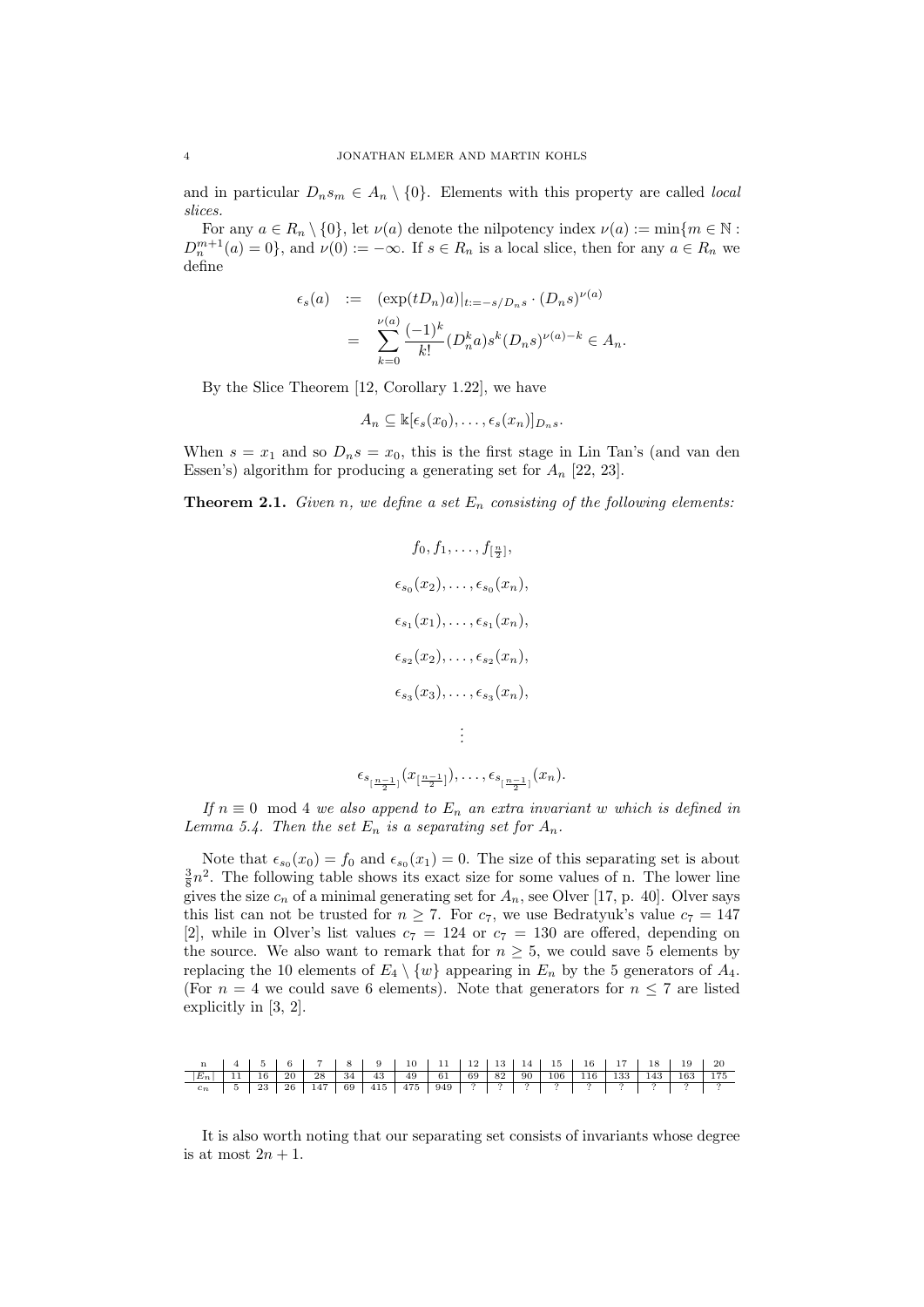#### BASIC  $\mathbb{G}_a$ -ACTIONS 5

#### 3. The radical of the Hilbert ideal

Let  $R_n$ ,  $D_n$  and  $A_n$  be as in the introduction. For any  $m < n$  we have the algebra homomorphism

$$
\pi_{m,n}: R_n \to R_m
$$
,  $f(x_0, x_1, \ldots, x_n) \mapsto f(\underbrace{0, \ldots, 0}_{n-m \text{ times}}, x_0, \ldots, x_m)$ 

which satisfies  $\pi_{m,n} \circ D_n = D_m \circ \pi_{m,n}$  and thus induces a map  $A_n \to A_m$ .

Consider the Hilbert ideal  $I_n := A_{n,+} R_n \trianglelefteq R_n$ . With the invariants  $f_m$  defined in (2), we get the following inclusion for its radical:

(4) 
$$
(x_0, \ldots, x_{[\frac{n}{2}]})R_n = \sqrt{(f_0, f_1, \ldots, f_{[\frac{n}{2}]})R_n} \subseteq \sqrt{I_n}.
$$

The main purpose of this section is to prove that the reverse inclusion holds too.

**Proposition 3.1.** (a) The radical of the Hilbert ideal is given by

$$
\sqrt{I_n}=(x_0,\ldots,x_{\left[\frac{n}{2}\right]})R_n.
$$

- (b)  $\pi_{n-\left[\frac{n}{2}\right]-1,n}(A_n)=\mathbb{k}.$
- (c)  $\pi_{m,2m}(A_{2m}) = \mathbb{k}[x_0^2]$  for m odd.
- (d)  $\pi_{m,2m}(A_{2m}) = \mathbb{k}[x_0^2, x_0^3]$  for m even.

Proof. We will make use of Roberts' isomorphism as defined in the previous section, with the only difference that we will choose variables so that the  $\mathbb{G}_a$ -actions become basic, using the notations of the introduction. Additionally, let  $\mathbb{G}_a$  act basically on  $\langle y_0, y_1 \rangle_{\mathbb{R}}$ . The action of  $\mathbb{G}_a$  on  $\tilde{R}_n := R_n[y_0, y_1]$  extends to an action of  $SL_2(\mathbb{R})$  on  $\tilde{R}_n$  such that the following holds:

(1) for any 
$$
a \in \mathbb{k} \setminus \{0\}
$$
 and  $\mu_a := \begin{pmatrix} a^{-1} & 0 \\ 0 & a \end{pmatrix} \in \text{SL}_2$  we have  $\mu_a(x_k) = a^{2k-n} x_k$  for  $k = 0, \ldots, n$  and  $\mu_a(y_k) = a^{2k-1} y_k$  for  $k = 0, 1$ . \n(2) for  $\tau := \begin{pmatrix} 0 & -1 \\ 1 & 0 \end{pmatrix} \in \text{SL}_2$  we have  $\tau(x_k) = (-1)^k \frac{(n-k)!}{k!} x_{n-k}$  for  $k = 0$ .

$$
0, \ldots, n
$$
 and  $\tau(y_k) = (-1)^k y_{1-k}$  for  $k = 0, 1$ .

Recall from section 2 that the algebra map

$$
\Phi: \tilde{R}_n \to R_n, \quad f(x_0, \ldots, x_n, y_0, y_1) \mapsto f(x_0, \ldots, x_n, 0, 1)
$$

induces an isomorphism of invariant rings  $\tilde{R}_n^{\text{SL}_2} \to R_n^{\mathbb{G}_a} = A_n$ . Now let  $f \in A_n$  and  $F \in \tilde{R}_n^{\text{SL}_2}$  with  $\Phi(F) = f$ . Then we also have  $f = \Phi(\mu_a \cdot F)$  for all  $a \in \mathbb{k} \setminus \{0\}$ , i.e.

$$
f(x_0,...,x_n) = F(a^{-n}x_0, a^{-n+2}x_1,..., a^nx_n, 0, a)
$$
 for all  $a \in \mathbb{k} \setminus \{0\}.$ 

Thus,

 $\pi_{n - \lfloor \frac{n}{2} \rfloor - 1, n}(f) = F(0, \ldots, 0, a^{2(\lfloor \frac{n}{2} \rfloor + 1) - n} x_0, \ldots, a^n x_{n - \lfloor \frac{n}{2} \rfloor - 1}, 0, a)$  for all  $a \in \mathbb{k} \setminus \{0\},\$ and since this equation is polynomial in  $a$  and  $\Bbbk$  is an infinite field, it also holds for  $a = 0$ . Therefore,  $\pi_{n - \lfloor \frac{n}{2} \rfloor - 1, n}(f) = F(0, \ldots, 0) \in \mathbb{k}$ , which proves (a) and (b). Similarly, for  $n = 2m$  we find

 $\pi_{m,2m}(f) = F(0,\ldots,0,x_0,a^2x_1,\ldots,a^{2m}x_m,0,a)$  for all  $a \in \mathbb{k} \setminus \{0\},$ 

which is again polynomial in a. When  $a = 0$ , we get

 $\pi_{m,2m}(f) = F(0,\ldots,0,x_0,0,\ldots,0) = p(x_0)$ 

for some polynomial  $p(x_0) \in \mathbb{k}[x_0]$ , so  $\pi_{m,2m}(A_{2m}) \subseteq \mathbb{k}[x_0]$ . Since  $\pi_{m,2m}(f_m) =$  $\frac{1}{2}(-1)^m x_0^2$ , we get the inclusion  $\mathbb{k}[x_0^2] \subseteq \pi_{m,2m}(A_{2m})$ . Using that F is also invariant under  $\tau$ , we find in the same manner as before

$$
\pi_{m,2m}(f) = \pi_{m,2m}(\Phi(\tau \mu_{a^{-1}} F))|_{a=0} = F(0,\ldots,0,(-1)^m x_0,0,\ldots,0) = p((-1)^m x_0).
$$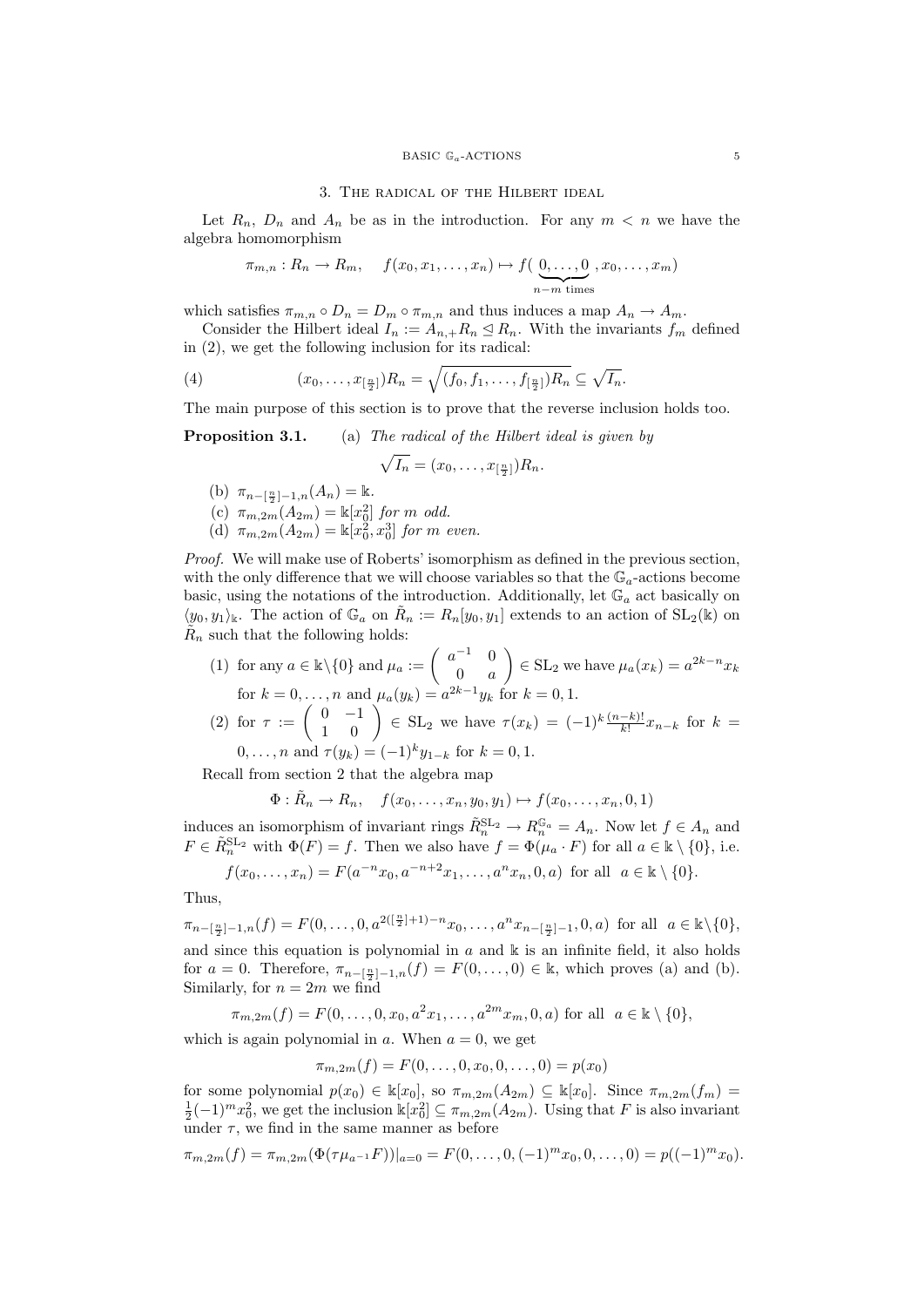Therefore, for m odd we get  $\pi_{m,2m}(f) = p(x_0) = p(-x_0) \in \mathbb{k}[x_0^2]$ , which proves (c). For m even, to prove (d), we refer to Lemma 5.4, which gives a  $w \in A_{2m}$  with  $\pi_{m,2m}(w) = x_0^3$ , so  $\mathbb{K}[x_0^2, x_0^3] \subseteq \pi_{m,2m}(A_{2m}) \subseteq \mathbb{K}[x_0]$ . Since  $x_0$  generates the degree one elements of  $A_{2m}$  and  $\pi_{m,2m}(x_0) = 0$ , we are done.

We want to mention here that the method of proof for Proposition 3.1 (a) also works for decomposable actions. Consider

 $R := \mathbb{k}[x_{0,1}, \ldots, x_{n_1,1}, \ldots, x_{0,k}, \ldots, x_{n_k,k}]$ 

and  $D = D_{n_1} + \ldots + D_{n_k}$  with  $D_{n_i} = x_{0,i} \frac{\partial}{\partial x_{1,i}} + \ldots + x_{n_i-1,i} \frac{\partial}{\partial x_{n_i,i}}$ . Using an algebra homomorphism  $\pi$  which behaves on each subalgebra  $\mathbb{K}[x_{0,i},\ldots,x_{n_i,i}]$  as  $\pi_{n_i - \left[\frac{n_i}{2}\right] - 1, n_i}$ , we get with the same proof

**Theorem 3.2.** The radical of the Hilbert ideal of ker  $D$  is given by

$$
(x_{0,1},\ldots,x_{\left[\frac{n_1}{2}\right],1},\ldots,x_{0,k},\ldots,x_{\left[\frac{n_k}{2}\right],k})R.
$$

# 4. Construction of a separating set

In this section, we prove our main result.

*Proof of Theorem 2.1.* For  $V_n = \mathbb{k}^{n+1}$  with  $\mathbb{k}[V_n] = R_n$ , assume there are two elements  $a = (a_0, \ldots, a_n)$  and  $b = (b_0, \ldots, b_n)$  of  $V_n$  such that  $f(a) = f(b)$  for all  $f \in E_n$ . We have to show that  $f(a) = f(b)$  for all  $f \in A_n$ . As  $x_0 \in E_n$ , we have  $a_0 = b_0$ . Assume first  $a_0 = b_0 \neq 0$ . By the Slice Theorem,  $A_n \subseteq \mathbb{K}[E_n]_{x_0}$ . Therefore,  $f \in A_n$  can be written as  $f = \frac{p}{r^2}$  $\frac{p}{x_0^l}$  with  $p \in \mathbb{k}[E_n]$  and  $l \geq 0$ . By assumption,  $p(a) = p(b)$  and  $a_0^l = b_0^l \neq 0$ , so  $f(a) = p(a)/a_0^l = p(b)/b_0^l = f(b)$ . Now assume  $a_0 = b_0 = 0$  and let m be maximal such that  $a_0 = a_1 = \ldots = a_m = 0$ , so  $a_{m+1} \neq 0$  (if  $m < n$ ). By induction on k, we shall show that  $b_k = 0$  for  $k = 0, \ldots, \min\{m, \lfloor \frac{n}{2} \rfloor\}.$  By assumption this holds for  $k = 0$ , so assume it holds for some  $k < \min\{m, \lceil \frac{n}{2} \rceil\}$ . Then

(5) 
$$
\frac{(-1)^{k+1}}{2}a_{k+1}^2 = f_{k+1}(a) = f_{k+1}(b) = \frac{(-1)^{k+1}}{2}b_{k+1}^2,
$$

so  $b_{k+1} = 0$  since  $a_{k+1} = 0$ . If  $m \geq \lfloor \frac{n}{2} \rfloor$ , then  $f(a) = f(0) = f(b)$  for any  $f \in A_n$ by Proposition 3.1, so now assume  $0 \leq m < \lceil \frac{n}{2} \rceil$ . Equation (5) for  $k = m$  shows  $0 \neq a_{m+1}^2 = b_{m+1}^2$ . We now distinguish different cases.

1st Case:  $m < \left[\frac{n-1}{2}\right]$ . Then  $s_{m+1}$  is defined, and by the Slice Theorem

$$
A_n \subseteq \mathbb{k}[\epsilon_{s_{m+1}}(x_0), \ldots, \epsilon_{s_{m+1}}(x_n)]_{f_{m+1}}.
$$

Applying  $\pi := \pi_{n-m-1,n}$  on both sides yields

$$
\pi(A_n) \subseteq \mathbb{K}[\pi(\epsilon_{s_{m+1}}(x_{m+1})), \ldots, \pi(\epsilon_{s_{m+1}}(x_n))]_{\pi(f_{m+1})},
$$

where we used that  $\pi_{n-m-1,n}(\epsilon_{s_{m+1}}(x_k)) = 0$  for  $k = 0, \ldots, m$ . The right hand side is included in  $\mathbb{k}[\pi(E_n)]_{\pi(f_{m+1})}$ . Therefore, for any  $f \in A_n$  there is  $p \in \mathbb{k}[E_n]$ and  $l \geq 0$  such that  $\pi(f) = \frac{\pi(p)}{\pi(f_{m+1})^l}$ . Let

$$
\gamma: V_n \to V_{n-m-1}, \quad (c_0, \ldots, c_n) \mapsto (c_{m+1}, \ldots, c_n).
$$

Then

$$
f(a) = \pi(f)(\gamma(a)) = \frac{\pi(p)}{\pi(f_{m+1})^l}(\gamma(a)) = \frac{\pi(p)(\gamma(a))}{(\pi(f_{m+1})(\gamma(a)))^l} = \frac{p(a)}{f_{m+1}(a)^l}
$$

$$
= \frac{p(b)}{f_{m+1}(b)^l} = \frac{\pi(p)(\gamma(b))}{(\pi(f_{m+1})(\gamma(b)))^l} = \pi(f)(\gamma(b)) = f(b).
$$

Here we used that the elements p and  $f_{m+1}$  of  $E_n$  take the same value on a, b by assumption, and  $f_{m+1}(a) = f_{m+1}(b) \neq 0$ .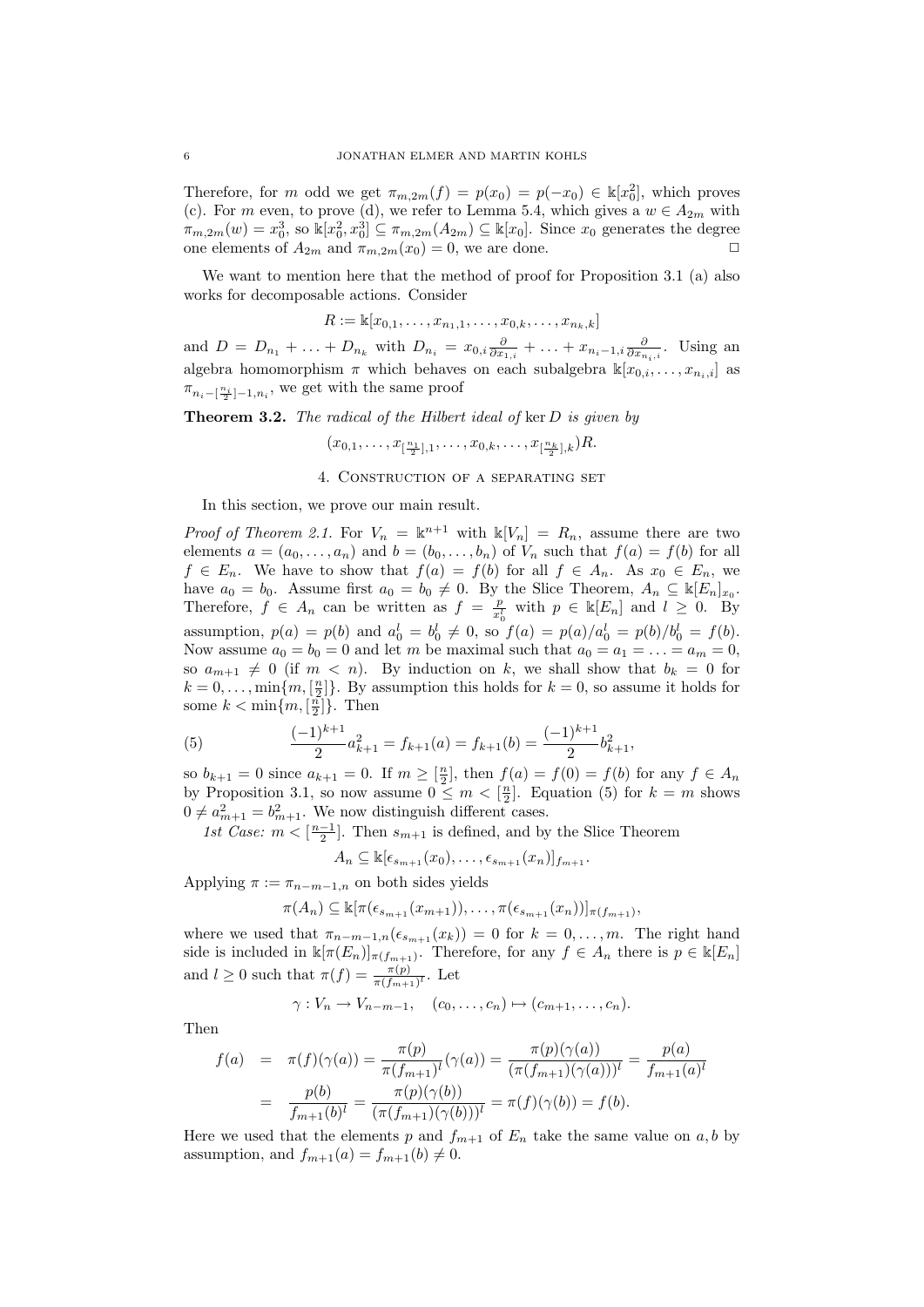2nd Case:  $\left[\frac{n-1}{2}\right] = m < \left[\frac{n}{2}\right]$ . In this case, *n* has to be even, and  $n = 2m'$  with  $m' = m + 1$ . Let  $\pi$  and  $\gamma$  be as before, so  $\pi = \pi_{m',2m'}$  and  $\gamma : V_{2m'} \to V_{m'}$ . First assume  $m'$  is odd. By Proposition 3.1 (c) we have

$$
\pi(A_n) = \mathbb{k}[x_0^2] = \mathbb{k}[\pi(f_{m'})].
$$

If  $m'$  is even, by Proposition 3.1 (d) we have

$$
\pi(A_n) = \mathbb{k}[x_0^2, x_0^3] = \mathbb{k}[\pi(f_{m'}), \pi(w)],
$$

with w the element of Lemma 5.4. In both cases,  $\pi(A_n) = \mathbb{k}[\pi(E_n)]$ , so for any  $f \in A_n$ , there exists  $p \in \mathbb{K}[E_n]$  such that  $\pi(f) = \pi(p)$ . Therefore,

$$
f(a) = \pi(f)(\gamma(a)) = \pi(p)(\gamma(a)) = p(a) = p(b) = \pi(p)(\gamma(b)) = \pi(f)(\gamma(b)) = f(b).
$$

We have shown: for any  $f \in A_n$  we have  $f(a) = f(b)$ , and so we are done.  $\Box$ 

## 5. The existence of w.

In this section we prove Lemma 5.4, which requires some more machinery. Note that we need this Lemma in order to construct a separating set only in the case where  $n \equiv 0 \mod 4$  — in the other cases, w is not contained in our separating set. We will make use of semitransvectants, which are the classical transvectants transformed under Roberts' isomorphism, see for example [2, 4, 17]. Recall that for a covariant  $F \in \tilde{R}_n^{\mathrm{SL}_2} = R_n[y_0, y_1]^{\mathrm{SL}_2}$ , its total degree in  $y_0, y_1$  is called the *order* of F. For covariants F and G of orders l and m respectively, we can construct new covariants given by

$$
\langle F, G \rangle^{(r)} := \sum_{k=0}^r (-1)^k \binom{r}{k} \frac{\partial^r F}{\partial y_0^{r-k} \partial y_1^k} \frac{\partial^r G}{\partial y_0^k \partial y_1^{r-k}} \qquad r \leq \min(l, m),
$$

which is called the rth transvectant of  $F$  and  $G$  (see [17, p. 88]). Transvectants play a key role in Gordan's famous proof of the finite generation of covariants of binary forms [13]. The transformation of this construction under Roberts' isomorphism leads the following definition (see also [1]).

**Definition 5.1.** Let  $\Phi: R_n[y_0, y_1]^{\mathrm{SL}_2} \to R_n^{\mathbb{G}_a} = A_n$  be Roberts' isomorphism, given by substituting  $y_0 := 0$ ,  $y_1 := 1$ . Let f and g be a pair of invariants in  $A_n$ . Then for  $r \leq \min(l,m)$ , where l and m are the orders of  $\Phi^{-1}(f)$  and  $\Phi^{-1}(g)$  as above, we define the rth semitransvectant of f and g by

$$
[f,g]^{(r)} := \Phi(\langle \Phi^{-1}(f), \Phi^{-1}(g) \rangle^{(r)}).
$$

In order to get an explicit expression for the semitransvectant, we introduce a second derivation on  $R_n$ , which is somewhat inverse to  $D_n$ :

$$
\Delta_n := \sum_{k=0}^n (n-k)(k+1)x_{k+1} \frac{\partial}{\partial x_k}.
$$

This derivation comes from the other canonical embedding of  $\mathbb{G}_a$  in  $SL_2$ , namely for  $f \in R_n$ ,  $a \in \mathbb{k}$  we have  $\begin{pmatrix} 1 \\ 1 \end{pmatrix}$ a 1  $\Big\} * f = \exp(a \Delta_n) f.$  Let ord $(f)$  denote the nilpotency index of f with respect to  $\Delta_n$ . Assume  $F \in R_n[y_0, y_1]^{\mathrm{SL}_2}$  is homogeneous of degree m in the variables  $y_0, y_1$ , so it can be written in the form  $F = fy_1^m +$  $y_0 \cdot (\dots)$  with  $f \in R_n$ . Then  $\Phi(F) = f$ , and invariance of F under the torus action implies all terms  $x_0^{a_0} \dots x_n^{a_n}$  in f satisfy  $m = \sum_{k=0}^n (n-2k)a_k$ . A polynomial  $f \in R_n^{\mathbb{G}_a}$  with this property is called *isobaric* of weight m, and then we have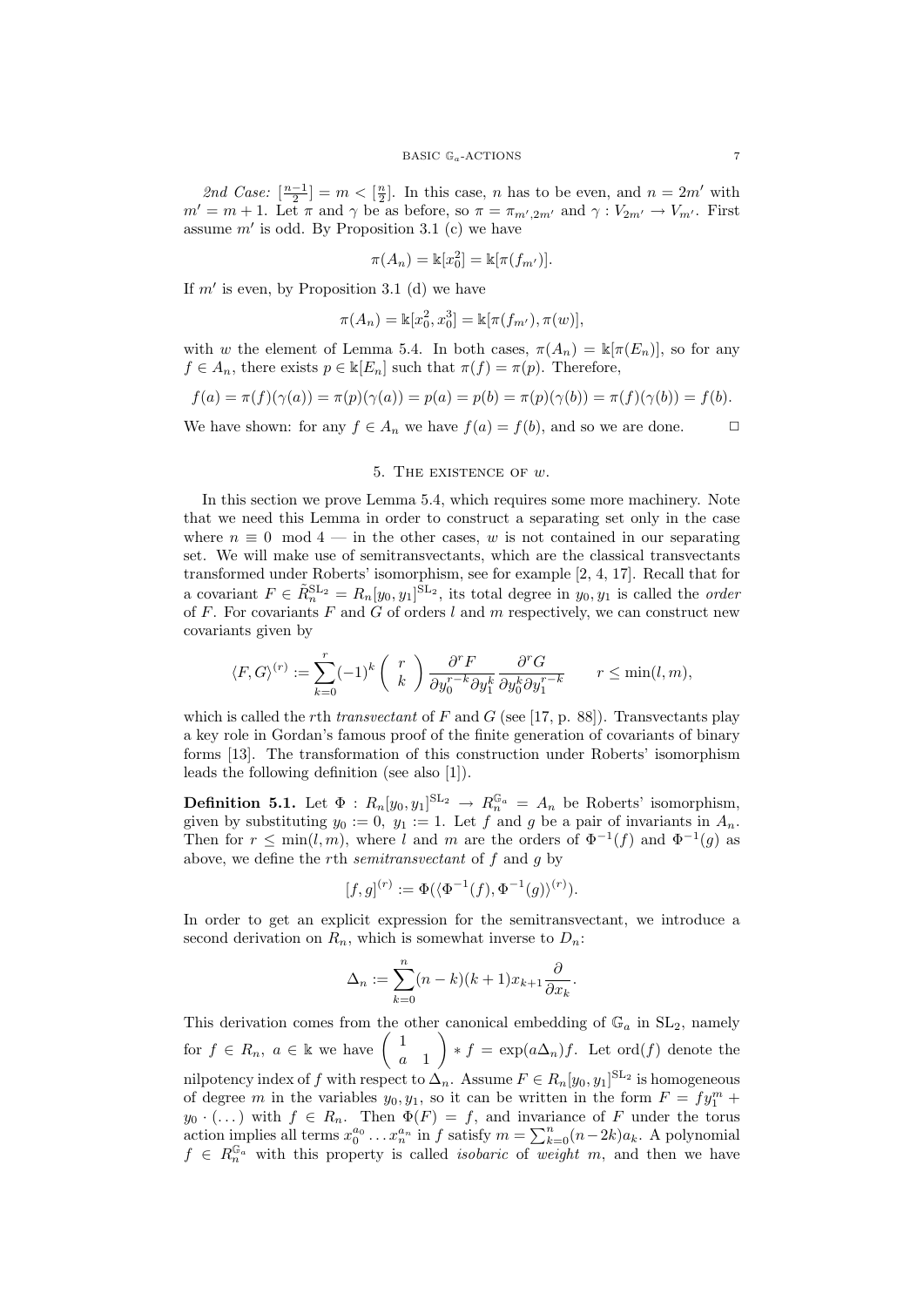$m = \text{ord}(f)$ . For an isobaric  $f \in R_n^{\mathbb{G}_a}$ , by [14, p. 43] the inverse of Roberts' isomorphism is given by

$$
\Phi^{-1}(f) = \sum_{i=0}^{\text{ord}(f)} (-1)^i \frac{\Delta_n^i(f)}{i!} y_0^i y_1^{\text{ord}(f)-i}.
$$

**Proposition 5.2.** Let  $f, g \in R_n^{\mathbb{G}_a}$  be isobaric. Then for  $r \leq \min(\text{ord}(f), \text{ord}(g)),$ the rth semitransvectant of f and g is given by the formula

$$
[f,g]^{(r)} = \sum_{k=0}^{r} (-1)^k {r \choose k} \Delta_n^k(f) \frac{(\text{ord}(f)-k)!}{(\text{ord}(f)-r)!} \Delta_n^{r-k}(g) \frac{(\text{ord}(g)-r+k)!}{(\text{ord}(g)-r)!}.
$$

*Proof.* Let  $\frac{\Delta_n^i(f)}{i!} := \lambda_i$  and  $\frac{\Delta_n^i(g)}{i!} := \mu_i$ . Then

$$
\frac{\partial^r \Phi^{-1}(f)}{\partial y_0^{r-k} \partial y_1^k} = \sum_{i=r-k}^{\text{ord}(f)-k} (-1)^i \lambda_i \frac{i!}{(i-r+k)!} \frac{(\text{ord}(f)-i)!}{(\text{ord}(f)-i-k)!} y_0^{i-r+k} y_1^{\text{ord}(f)-i-k}
$$

and

$$
\frac{\partial^r \Phi^{-1}(g)}{\partial y_0^k \partial y_1^{r-k}} = \sum_{i=k}^{\text{ord}(g)-r+k} (-1)^i \mu_i \frac{i!}{(i-k)!} \frac{(\text{ord}(g)-i)!}{(\text{ord}(g)-i-r+k)!} y_0^{i-k} y_1^{\text{ord}(g)-i-r+k},
$$

therefore

$$
\Phi\left(\frac{\partial^r \Phi^{-1}(f)}{\partial y_0^{r-k} \partial y_1^k}\right) = (-1)^{r-k} \lambda_{r-k} \frac{(r-k)!(\mathrm{ord}(f)-r+k)!}{(\mathrm{ord}(f)-r)!}
$$

and

$$
\Phi\left(\frac{\partial^r \Phi^{-1}(g)}{\partial y_0^k \partial y_1^{r-k}}\right) = (-1)^k \mu_k \frac{k! (\text{ord}(g) - k)!}{(\text{ord}(g) - r)!}.
$$

Using the fact that  $\Phi$  is an algebra homomorphism we have

$$
[f,g]^{(r)} = \sum_{k=0}^{r} (-1)^{k+r} {r \choose k} \lambda_{r-k} \frac{(r-k)!(\mathrm{ord}(f)-r+k)!}{(\mathrm{ord}(f)-r)!} \mu_k \frac{k!(\mathrm{ord}(g)-k)!}{(\mathrm{ord}(g)-r)!},
$$
  
\n
$$
= \sum_{k=0}^{r} (-1)^{k+r} {r \choose k} \Delta_n^{r-k}(f) \frac{(\mathrm{ord}(f)-r+k)!}{(\mathrm{ord}(f)-r)!} \Delta_n^k(g) \frac{(\mathrm{ord}(g)-k)!}{(\mathrm{ord}(g)-r)!}
$$
  
\n
$$
= \sum_{k=0}^{r} (-1)^k {r \choose k} \Delta_n^k(f) \frac{(\mathrm{ord}(f)-k)!}{(\mathrm{ord}(f)-r)!} \Delta_n^{r-k}(g) \frac{(\mathrm{ord}(g)-r+k)!}{(\mathrm{ord}(g)-r)!}
$$
  
\nas required.

Remark 5.3. This is analogous to [1, Lemma 1], using a different basis.

The formula shows that, up to some scalar factor,  $f_m$  (from (2)) equals  $[x_0, x_0]^{(2m)}$ (while  $[x_0, x_0]^{(r)} = 0$  for r odd), and  $\epsilon_{s_m}(x_1)$  equals  $[x_0, f_m]^{(1)}$ . We wonder whether there is also a connection between  $\epsilon_{s_m}(x_j)$  and  $[x_0, f_m^j]^{(j)}$ .

**Lemma 5.4.** Suppose n is divisible by 4, so  $n = 2m = 4p$ . Then there is an invariant  $w \in A_n$  satisfying  $\pi_{m,n}(w) = x_0^3$ .

*Proof.* Throughout the proof we use the shorthand  $\pi := \pi_{m,n}$ , and we set  $f := f_p =$  $\frac{1}{2}\sum_{i=0}^{m}(-1)^{i}x_{i}x_{m-i}$  (which is proportional to  $[x_{0},x_{0}]^{(m)}$ ). Obviously, f is isobaric of weight  $(n - 2i) + (n - 2(m - i)) = 2n - 2m = n = \text{ord}(f)$ . Thus we may define

$$
\bar{w} := [x_0, f]^{(n)} = \sum_{k=0}^n (-1)^k \frac{n!^2 k!}{(n-k)!} x_k \Delta_n^{n-k}(f) = \sum_{k=0}^n (-1)^k \frac{n!^2 (n-k)!}{k!} x_{n-k} \Delta_n^k(f),
$$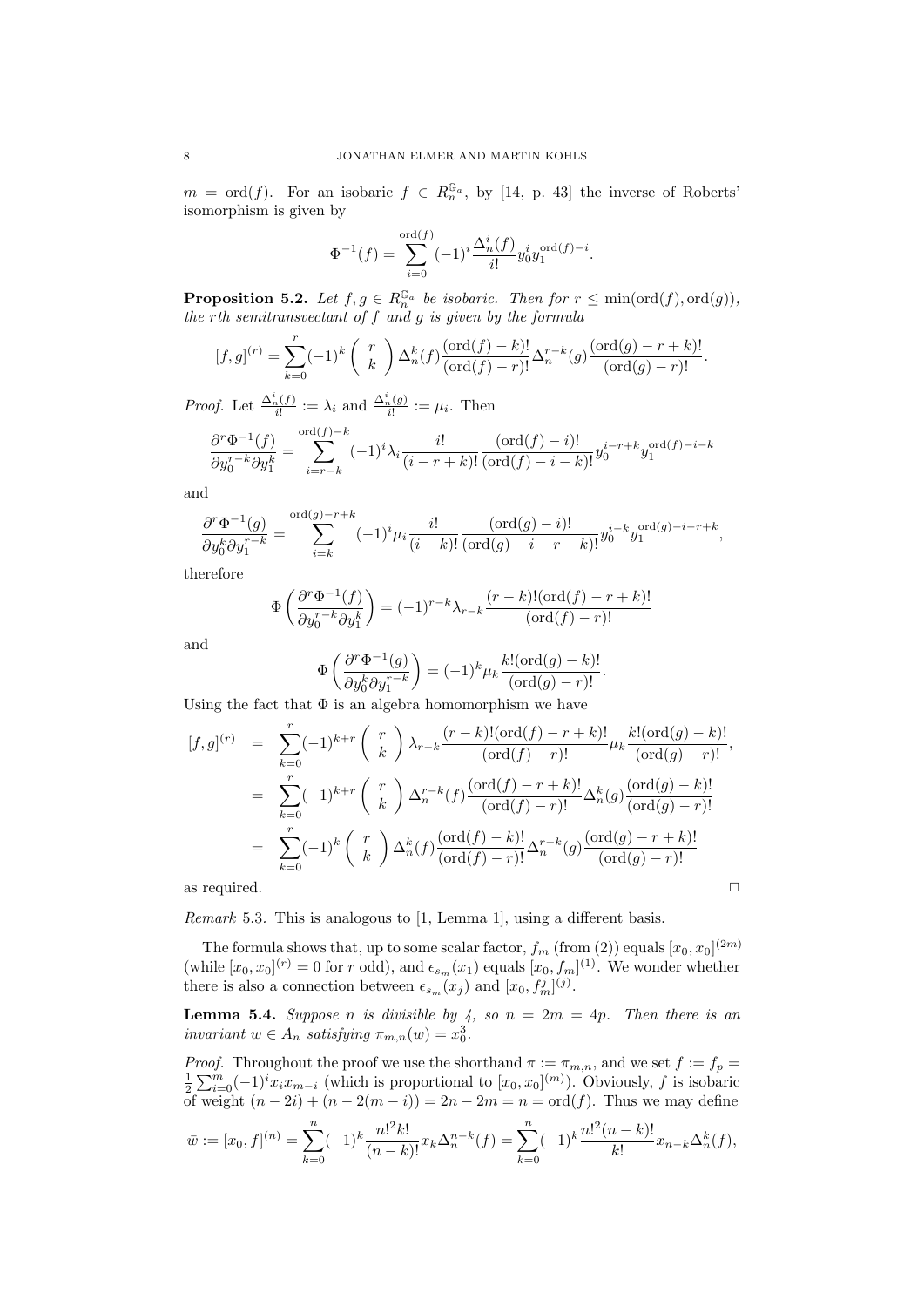where we used Proposition 5.2. Thus,

$$
\pi(\bar{w}) = \sum_{k=0}^{m} (-1)^k \frac{n!^2(n-k)!}{k!} x_{m-k} \pi(\Delta_n^k(f)).
$$

Using Leibniz's formula for iterated differentiation of products, we have

π(∆<sup>k</sup> n (xixm−i)) = X k j=0 k j π(∆<sup>j</sup> nxi)π(∆k−<sup>j</sup> <sup>n</sup> xm−i) X k−i k (i + j)!(n − i)! (m − i + k − j)!(m + i)!

$$
= \sum_{j=m-i}^{\infty} \binom{k}{j} \frac{\binom{k}{i+j} \binom{k}{i+j}}{i!(n-i-j)!} \pi(x_{i+j}) \frac{\binom{k}{i+j} \binom{k}{i+j}}{(m-i)!(m+i-k+j)!} \pi(x_{m-i+k-j})
$$
  

$$
= \sum_{j=0}^{k-m} \binom{k}{j+m-i} \frac{(m+j)!(n-i)!}{i!(m-j)!} \pi(x_{m+j}) \frac{(k-j)!(m+i)!}{(m-i)!(n-k+j)!} \pi(x_{k-j}).
$$

In particular,  $\pi(\Delta_n^k(x_i x_{m-i})) = 0$  for all  $k < m$ , and since f is a linear combination of terms of the form  $x_i x_{m-i}$ , we have  $\pi(\Delta_n^k(f)) = 0$  for all  $k < m$ . From this, remembering m is even, it follows that  $\pi(\bar{w}) = n!^2 x_0 \pi(\Delta_n^m(f))$ . Therefore, since

$$
\pi(\Delta_n^m(x_ix_{m-i})) = {m \choose m-i} x_0^2 \frac{(n-i)!}{i!} \frac{(m+i)!}{(m-i)!},
$$

and  $f = \frac{1}{2} \sum_{i=0}^{m} (-1)^{i} x_i x_{m-i}$ , we obtain

$$
\pi(\Delta_n^m(f)) = \frac{1}{2}x_0^2 \sum_{i=0}^m (-1)^i \binom{m}{i} \frac{(n-i)!}{i!} \frac{(m+i)!}{(m-i)!}
$$
  

$$
= \frac{((2p)!)^2}{2} x_0^2 \sum_{i=0}^{2p} (-1)^i \binom{2p}{i} \binom{4p-i}{2p} \binom{2p+i}{i}.
$$

Thus,  $\pi(\bar{w}) = n!^2 x_0 \pi(\Delta_n^m(f))$  is a nonzero multiple of  $x_0^3$  if the sum above is nonzero. This follows from Lemma 5.6.  $\Box$ 

*Remark* 5.5. With  $g := \Delta_n^n(f)$ , we have  $\bar{w} = c \cdot \sum_{k=0}^n (-1)^k x_k D^k g$  with  $c \in \mathbb{k}$ .

**Lemma 5.6.** For all  $p \geq 1$  we have

$$
\sum_{k=0}^{2p}(-1)^k\left(\begin{array}{c}2p\\k\end{array}\right)\left(\begin{array}{c}4p-k\\2p\end{array}\right)\left(\begin{array}{c}2p+k\\k\end{array}\right)=(-1)^p\frac{(3p)!}{(p!)^3}.
$$

Proof. The argument which follows was produced using the implementation of Zeilberger's algorithm [25] in the remarkable EKHAD package for Maple [18]. Let

$$
F(p,k) := \begin{cases} (-1)^k \binom{2p}{k} \binom{4p-k}{2p} \binom{2p+k}{k} & 0 \le k \le 2p \\ 0 & \text{Otherwise,} \end{cases}
$$

and let  $S(p) := \sum_{k=0}^{2p} F(p, k)$ . We show that the following recurrence relation holds: (6)  $6(3p+2)(3p+1)S(p) + 2(p+1)^2S(p+1) = 0.$ 

To do this, we consider the function

$$
G(p,k) := \frac{1}{2}k^2(180 - 184k + 1036p + 59k^2 + 2192p^2 - 790pk - 1116p^2k + 168pk^2
$$
  
+2024p<sup>3</sup> - 8k<sup>3</sup> + 688p<sup>4</sup> + k<sup>4</sup> - 520p<sup>3</sup>k + 120p<sup>2</sup>k<sup>2</sup> - 10pk<sup>3</sup>)(-4p + k - 1) $\frac{F(p,k)}{R(p,k)}$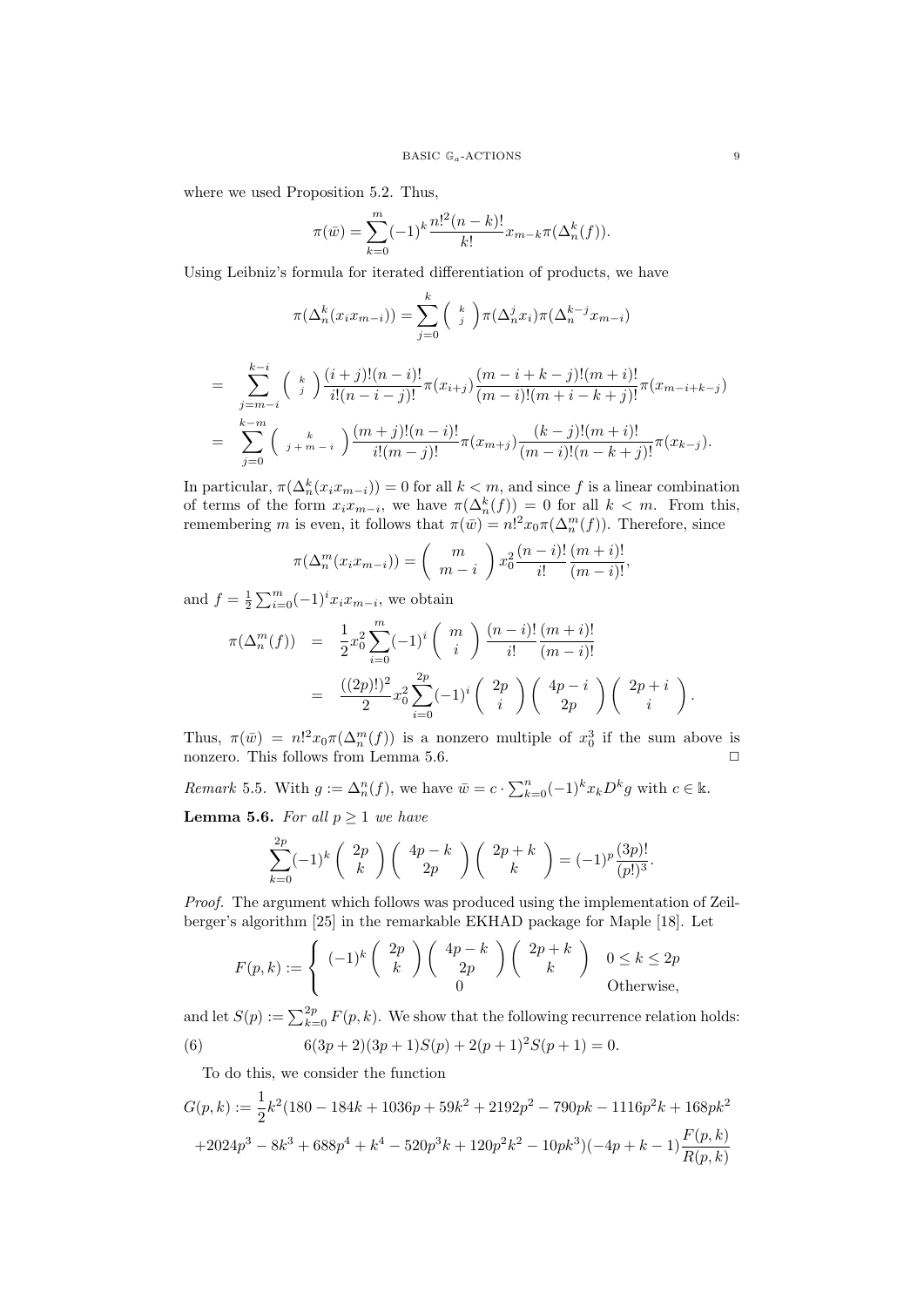where  $R(p, k) = (2p+1)(-2p-2+k)^2(-2p-1+k)^2$ . For  $0 \le k \le 2p-1$  it satisfies the relation

 $G(p, k + 1) - G(p, k) = 6(3p + 2)(3p + 1)F(p, k) + 2(p + 1)^2F(p + 1, k).$ 

Summing both sides over  $0 \leq k \leq 2p-1$  (and adding remaining terms) produces (6), and an easy inductive argument then shows that  $S(p) = (-1)^p \frac{(\frac{3p)!}{(p!)^3}}{$ .

Remark 5.7. The sum  $S(p)$  is the well-poised hypergeometric series

$$
\begin{pmatrix} 4p \\ 2p \end{pmatrix} \sum_{k=0}^{\infty} \frac{(-2p)_k (2p+1)_k (-2p)_k}{(1)_k (-4p)_k k!} = \begin{pmatrix} 4p \\ 2p \end{pmatrix} {}_3F_2[-2p, 2p+1, -2p; 1, -4p; 1].
$$

Surprisingly, the series is not summable by any classical hypergeometric sum theorem (e.g. Dixon's theorem, Watson's theorem) because the series  ${}_{3}F_{2}[-2p, 2p +$  $1, -2p; 1, -4p; z$ , p not an integer, does not converge when  $z = 1$ , see [21, Chapter 2]. For this reason, we have to apply Zeilberger's algorithm for partial sums in order to sum the series. In the language of WZ-theory,  $\bar{F}$ , G is a WZ-pair, where  $\bar{F}(p,k) := (-1)^p \frac{(p!)^3 F(p,k)}{(3p)!}$ , and  $R(p,k)$  is the corresponding WZ-proof certificate.

Acknowledgements. Most of this work was completed during a visit of the first author to TU München in July 2010. We would like to thank Gregor Kemper for making this visit possible. We also want to thank the anonymous referee of this paper for valuable comments.

#### **REFERENCES**

- [1] Leonid Bedratyuk. On complete system of invariants for the binary form of degree 7. J. Symbolic Comput., 42(10):935–947, 2007.
- [2] Leonid Bedratyuk. A complete minimal system of covariants for the binary form of degree 7. J. Symbolic Comput., 44(2):211–220, 2009.
- [3] Leonid Bedratyuk. Kernels of derivations of polynomial rings and Casimir elements. Ukrainian Mathematical Journal, 62(4):495–517, 2010.
- [4] A Cayley. The Collected Mathematical Papers, vol 1. Cambridge University Press, Cambridge, England, 1889.
- [5] Harm Derksen and Gregor Kemper. Computational invariant theory. Invariant Theory and Algebraic Transformation Groups, I. Springer-Verlag, Berlin, 2002. Encyclopaedia of Mathematical Sciences, 130.
- [6] M. Domokos. Typical separating invariants. Transform. Groups, 12(1):49–63, 2007.
- [7] Jan Draisma, Gregor Kemper, and David Wehlau. Polarization of separating invariants. Canad. J. Math., 60(3):556–571, 2008.
- [8] Emilie Dufresne and Martin Kohls. A finite separating set for Daigle and Freudenburg's counterexample to Hilbert's fourteenth problem. Comm. Algebra, 38(11):3987–3992, 2010.
- [9] Jonathan Elmer. On the depth of separating algebras for finite groups. Beiträge Algebra Geom., to appear, 2011.
- [10] Peter Fleischmann. The Noether bound in invariant theory of finite groups. Adv. Math., 156(1):23–32, 2000.
- [11] John Fogarty. On Noether's bound for polynomial invariants of a finite group. Electron. Res. Announc. Amer. Math. Soc., 7:5–7 (electronic), 2001.
- [12] Gene Freudenburg. Algebraic theory of locally nilpotent derivations, volume 136 of Encyclopaedia of Mathematical Sciences. Springer-Verlag, Berlin, 2006. Invariant Theory and Algebraic Transformation Groups, VII.
- [13] P Gordan. Beweiss, dass jede Covariante und Invariante einer binären Form eine ganz Funktion mit numerischen Coefficienten einer endlichen Anzahl solher Formen ist. J. Reine. Angew. Math., 69:323–354, 1868.
- [14] David Hilbert. Theory of algebraic invariants. Cambridge University Press, Cambridge, 1993. Translated from the German and with a preface by Reinhard C. Laubenbacher, Edited and with an introduction by Bernd Sturmfels.
- [15] Gregor Kemper. Computing invariants of reductive groups in positive characteristic. Transform. Groups, 8(2):159–176, 2003.
- [16] Martin Kohls and Hanspeter Kraft. Degree bounds for separating invariants. Math. Res. Lett., 17(6):1171–1182, 2010.